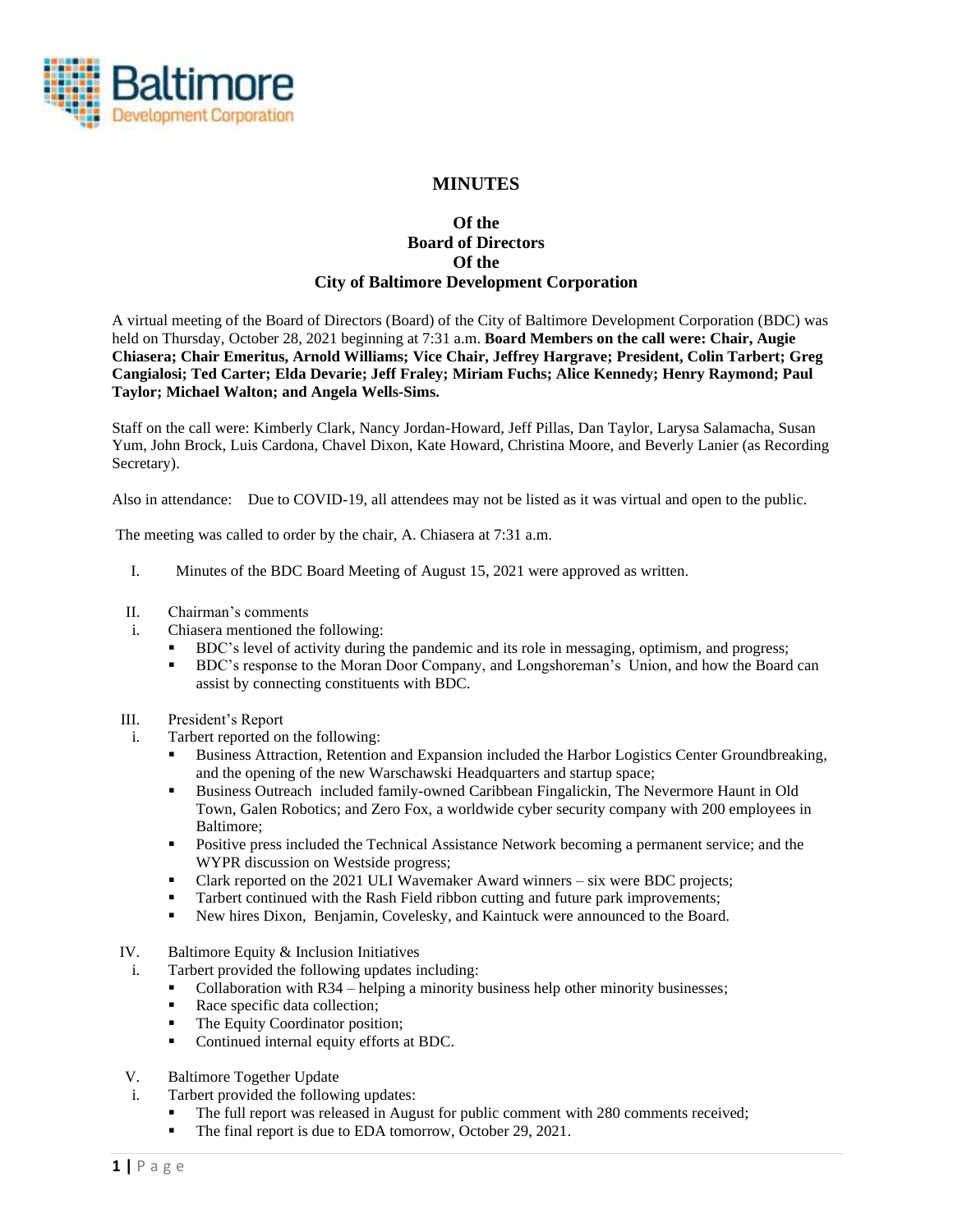- PR efforts were shared including *Building an Equitable Economy, A Case Study on Baltimore*;
- **•** Next steps were shared with the Board including distribution, fundraising, supplemental reports, and future work groups.
- The correlation of the CEDS plan to current and future federal funding was discussed, as well as BDC's collaboration with 21<sup>st</sup> Century School efforts.
- VI. New Business
	- i. Chiasera presented background information of proposed staff changes and the timing of the resolution before introducing Chavel Dixon and reading the resolution as follows:

### **CITY OF BALTIMORE DEVELOPMENT CORPORATION**

#### **PROPOSED RESOLUTIONS FOR CONSIDERATIONBY THE BOARD OF DIRECTORS AT ITS OCTOBER 28, 2021 SPECIAL MEETING OF THE BOARD OF DIRECTORS**

#### Acceptance of Resignation of David Adamski as Treasurer

WHEREAS, David Adamski has resigned as Treasurer of theCorporation, effective as of November 5, 2021;

NOW, THEREFORE, BE IT RESOLVED: That Mr. Adamski's resignation as Treasurer of the Corporation be and it hereby isaccepted.

#### Election of Chavel Dixon as Treasurer

WHEREAS, the Board of Directors desires to elect a new Treasurer,filling the vacancy caused by Mr. Adamski's resignation;

NOW, THEREFORE, BE IT RESOLVED: That, effective as of November 5, 2021, Chavel Dixon be and she is hereby elected as the Treasurer of the Corporation, to serve until the next annual meeting of the Board of Directors and until her successor is duly elected and qualified.

- P. Taylor motioned to accept the resolution; Cangialosi seconded; the vote was unanimous, and the motion passed.
- ii. Chiasera introduced the second resolution and opened the floor to staff to provide details of the agreement, which was previously distributed to the Board for review.
- iii. Staff member, Luis Cardona provided background information on the \$250,000 grant agreement with the Housing Authority of Baltimore City before Chiasera read the resolution as follows:

### **CERTIFICATE OF CORPORATE RESOLUTION OF CITY OFBALTIMORE DEVELOPMENT CORPORATION**

I, Kimberly A. Clark, do hereby certify the following:

I am the duly elected Secretary of City of Baltimore Development Corporation, a nonstock corporation organized and existing in good standing under the laws of the State of Maryland (the "Corporation").

1. Paragraph three below constitutes a true and correct statement of the resolutions(the"Resolutions") which were duly adopted by the Board of Directors of the Corporation at a meetingheld on October 28, 2021.